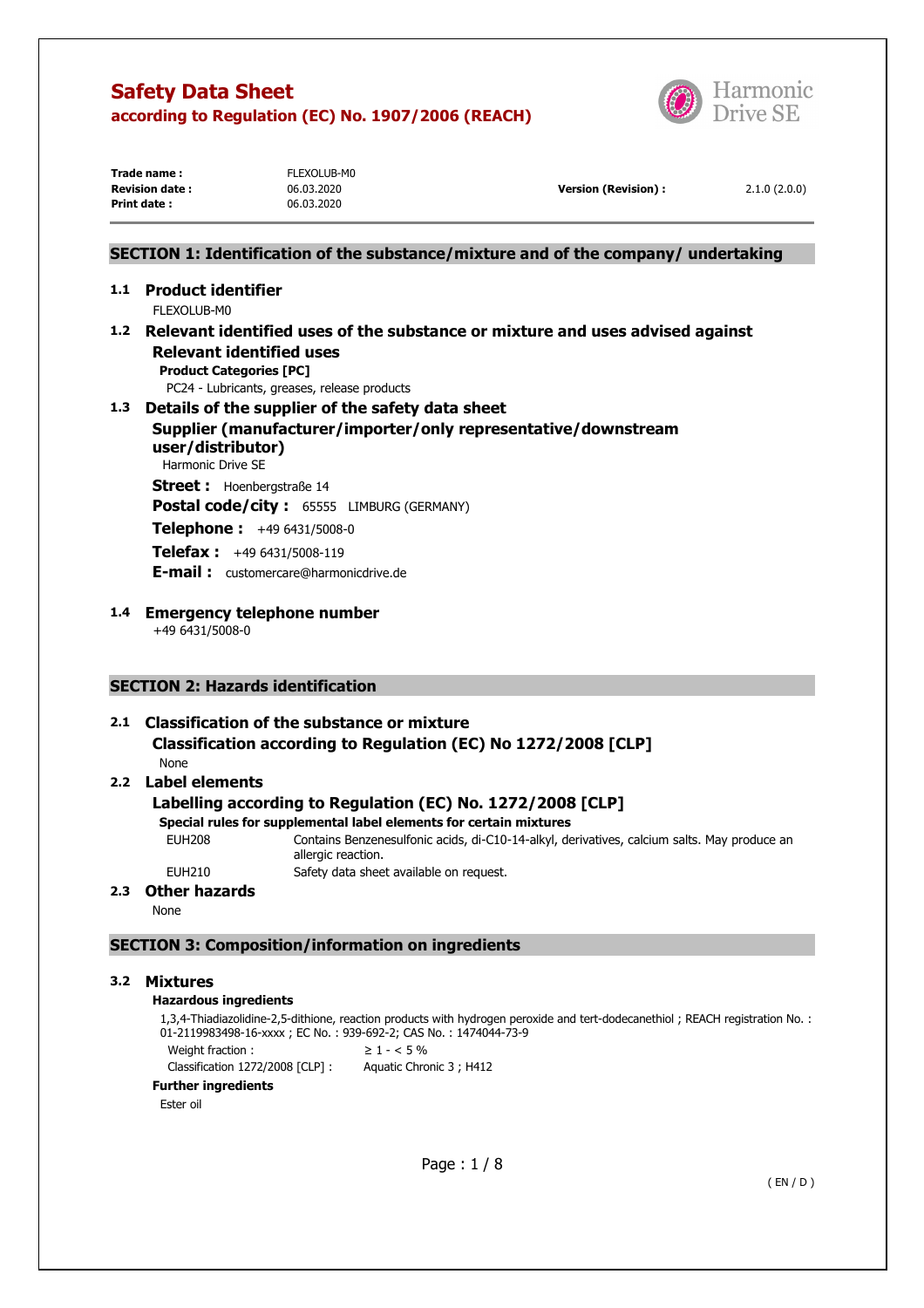| Trade name :           | FLEXOLUB-M0 |                      |              |
|------------------------|-------------|----------------------|--------------|
| <b>Revision date :</b> | 06.03.2020  | Version (Revision) : | 2.1.0(2.0.0) |
| Print date :           | 06.03.2020  |                      |              |

Inorganic solid compounds

Additives not to declare

#### **Additional information**

Full text of H- and EUH-phrases: see section 16.

#### **SECTION 4: First aid measures**

### **4.1 Description of first aid measures**

#### **General information**

When in doubt or if symptoms are observed, get medical advice.

#### **Following inhalation**

Remove casualty to fresh air and keep warm and at rest. If breathing is irregular or stopped, administer artificial respiration. In case of respiratory tract irritation, consult a physician.

#### **In case of skin contact**

Remove contaminated, saturated clothing immediately. Wash immediately with: Water and soap In case of skin irritation, consult a physician.

#### **After eye contact**

Rinse immediately carefully and thoroughly with eye-bath or water. In case of eye irritation consult an ophthalmologist.

#### **After ingestion**

Rinse mouth immediately and drink plenty of water. Let water be drunken in little sips (dilution effect). Get medical advice/attention if you feel unwell.

### **4.2 Most important symptoms and effects, both acute and delayed**  No information available.

**4.3 Indication of any immediate medical attention and special treatment needed**  None

#### **SECTION 5: Firefighting measures**

# **5.1 Extinguishing media**

#### **Suitable extinguishing media**

Dry extinguishing powder. Carbon dioxide (CO2). ABC-powder. BC-powder. Foam. Dry sand.

# **Unsuitable extinguishing media**

Water. Strong water jet. High power water jet.

**5.2 Special hazards arising from the substance or mixture** 

Hazardous combustion products: Carbon monoxide (CO). Carbon dioxide (CO2). Burning produces heavy smoke.

- **5.3 Advice for firefighters** 
	- Use suitable breathing apparatus.
- **5.4 Additional information**

Collect contaminated fire extinguishing water separately. Do not allow entering drains or surface water.

# **SECTION 6: Accidental release measures**

Special danger of slipping by leaking/spilling product.

# **6.1 Personal precautions, protective equipment and emergency procedures**  None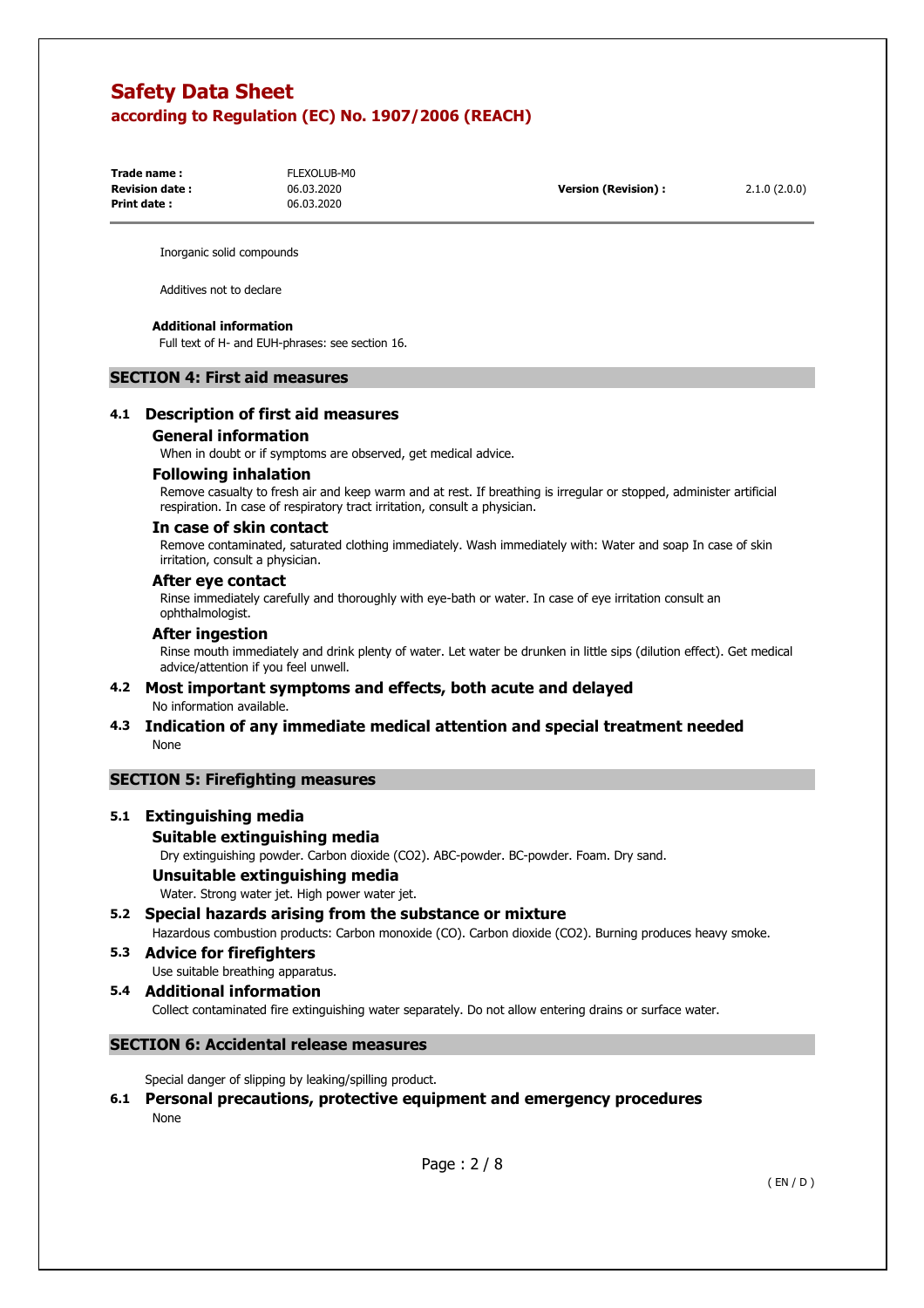| Trade name:           | FLEXOLUB-M0 |                            |              |
|-----------------------|-------------|----------------------------|--------------|
| <b>Revision date:</b> | 06.03.2020  | <b>Version (Revision):</b> | 2.1.0(2.0.0) |
| Print date:           | 06.03.2020  |                            |              |

#### **6.2 Environmental precautions**

Do not allow to enter into surface water or drains. Do not allow to enter into soil/subsoil. Ensure waste is collected and contained. Make sure spills can be contained, e.g. in sump pallets or kerbed areas.

#### **6.3 Methods and material for containment and cleaning up**

Take up mechanically, placing in appropriate containers for disposal. Soak up inert absorbent and dispose as waste requiring special attention. Suitable material for taking up: Universal binder. Kieselguhr.

#### **6.4 Reference to other sections**

None

### **SECTION 7: Handling and storage**



# **7.1 Precautions for safe handling**

#### **Protective measures**

It is recommended to design all work processes always so that the following is excluded: Generation/formation of mist. Avoid: Inhalation of vapours or spray/mists. Skin contact, Eye contact. Wash hands before breaks and after work. When using do not eat, drink, smoke, sniff.

#### **7.2 Conditions for safe storage, including any incompatibilities**

#### **Hints on joint storage**

**Storage class : 11** 

**Storage class (TRGS 510) :** 11

**Keep away from** 

Food and feedingstuffs

# **Further information on storage conditions**

Keep/Store only in original container. Keep container tightly closed. Protect against UV-radiation/sunlight. Humidity. Contact with air/oxygen. Dust deposits.

# **7.3 Specific end use(s)**

None

# **SECTION 8: Exposure controls/personal protection**

Keep away from food, drink and animal feeding stuffs. Wash hands before breaks and after work. Take the precautions customary when handling chemicals. Change contaminated, saturated clothing. Keep away from sources of ignition - No smoking.

#### **8.1 Control parameters**

#### **Occupational exposure limit values**

2,6-di-tert-butyl-p-cresol (BHT) ; CAS No. : 128-37-0

| Limit value type (country of origin): TRGS 900 (D) |                       |
|----------------------------------------------------|-----------------------|
| Parameter:                                         | E: inhalable fraction |
| Limit value:                                       | 10 mg/m $3$           |
| Peak limitation:                                   | 4(II)                 |
| Remark:                                            |                       |
| Version:                                           | 01.09.2012            |
|                                                    |                       |

# **8.2 Exposure controls**

**Personal protection equipment Eye/face protection**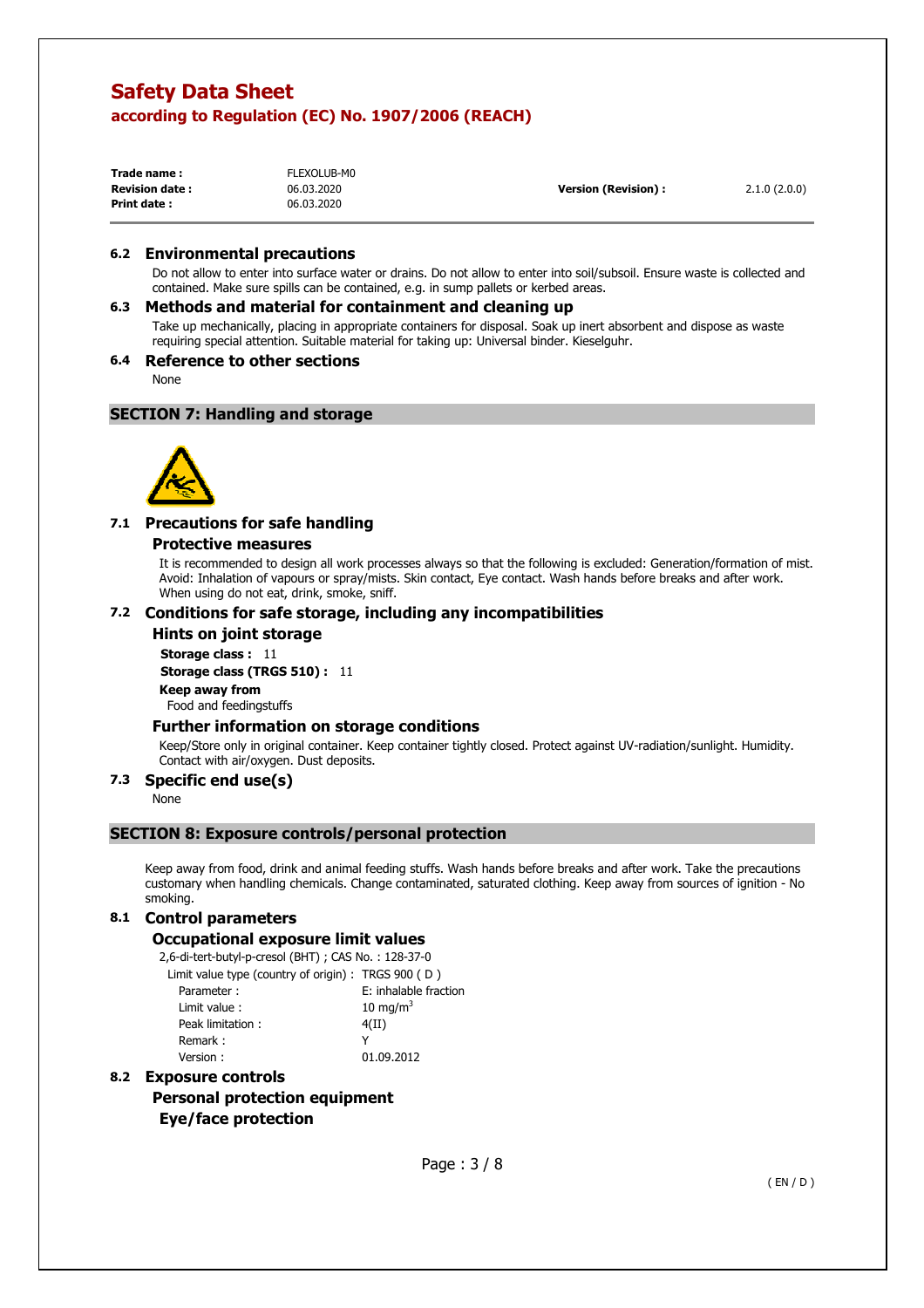| Trade name:           | FLEXOLUB-M0 |                            |              |
|-----------------------|-------------|----------------------------|--------------|
| <b>Revision date:</b> | 06.03.2020  | <b>Version (Revision):</b> | 2.1.0(2.0.0) |
| Print date:           | 06.03.2020  |                            |              |

Eye protection: not required. Avoid: Eye contact. **Recommended eye protection articles**  DIN EN 166

# **Skin protection**

### **Hand protection**

Wear suitable gloves. **By long-term hand contact** : Tested protective gloves must be worn **Suitable material** : PE (Polyethylene). NR (natural rubber, natural latex). NBR (Nitrile rubber). **Breakthrough time (maximum wearing time)** : PE < 30 min. ; NR < 10 min.; NBR > 480 min. **Thickness of the glove material** : min. 0,38 mm **Recommended glove articles** : EN ISO 374; DIN EN 420 Uvex. KCL, MAPA. Or comparable articles from other companies.

#### **Respiratory protection**

No special measures are necessary. Avoid: Inhalation of vapours or spray/mists

# **SECTION 9: Physical and chemical properties**

# **9.1 Information on basic physical and chemical properties**

**Colour :** dark green

**Odour :** characteristic

### **Safety relevant basis data**

| <b>Physical state:</b>                      |                  |         | pasty          |                   |
|---------------------------------------------|------------------|---------|----------------|-------------------|
| Initial boiling point and boiling<br>range: | (1013 hPa)       | $\geq$  | 300            | °C                |
| Decomposition temperature :                 | (1013 hPa)       | >       | 250            | °C                |
| Flash point:                                | (1013 hPa)       | >       | 200            | °C                |
| Vapour pressure :                           | (50 °C)          | $\,<\,$ | 0.1            | hPa               |
| Density:                                    | (20 °C)          | =       | 0,95           | q/cm <sup>3</sup> |
| <b>Water solubility:</b>                    | (20 °C)          | <<      | 0.1            | Wt %              |
| pH:                                         | (20 °C / 10 q/l) |         | not applicable |                   |
| )thar information                           |                  |         |                |                   |

# **9.2 Other information**

None

# **SECTION 10: Stability and reactivity**

**10.1 Reactivity** 

No information available.

- **10.2 Chemical stability** 
	- The product is stable.
- **10.3 Possibility of hazardous reactions**  Strong acid. Strong alkali.
- **10.4 Conditions to avoid** 
	- No information available.

# **10.5 Incompatible materials**  Oxidising agent, strong.

# **10.6 Hazardous decomposition products**

Carbon monoxide (CO). Carbon dioxide (CO2). Gases/vapours, harmful.

# **SECTION 11: Toxicological information**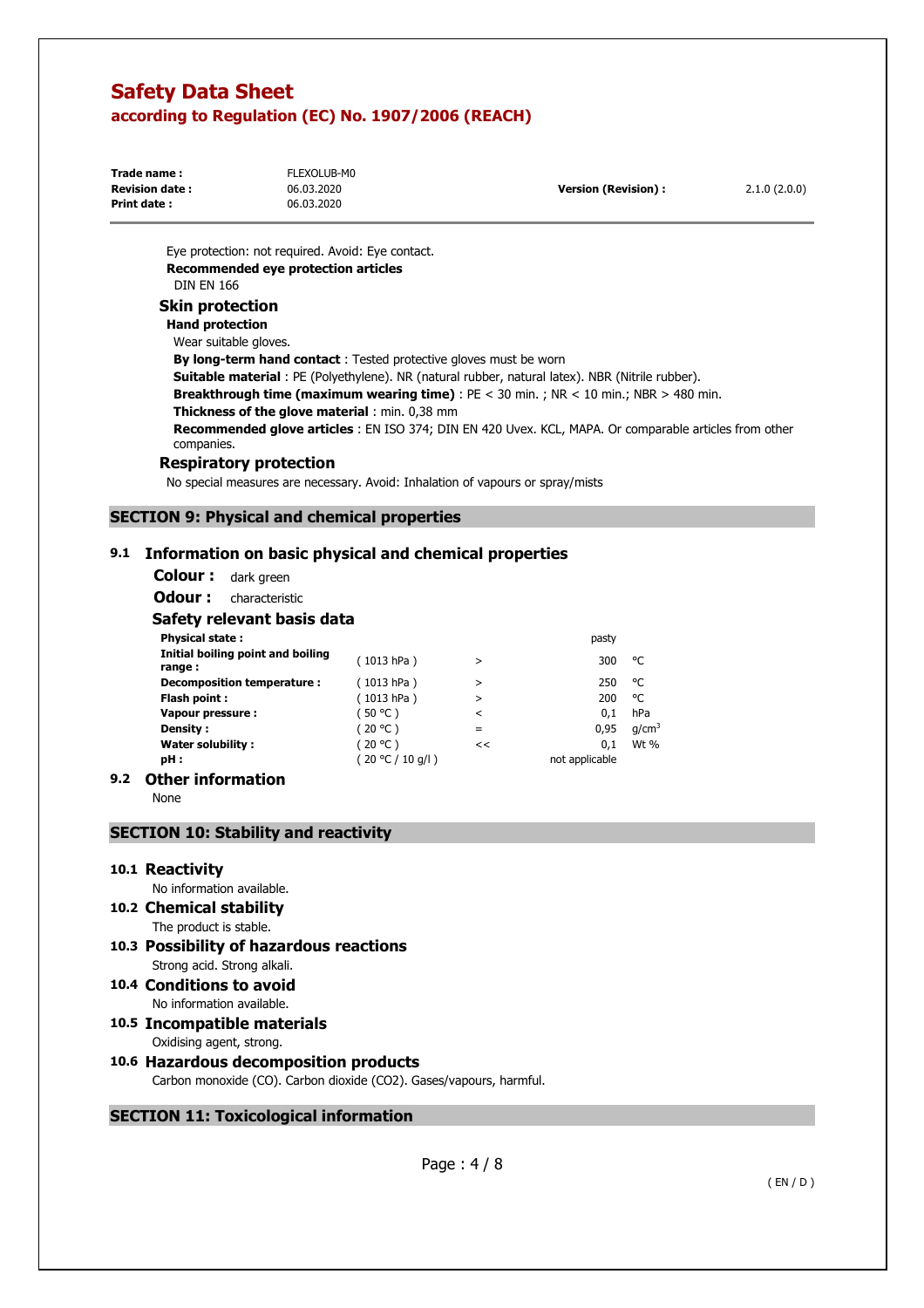| Trade name:           | FLEXOLUB-M0 |                      |              |
|-----------------------|-------------|----------------------|--------------|
| <b>Revision date:</b> | 06.03.2020  | Version (Revision) : | 2.1.0(2.0.0) |
| Print date:           | 06.03.2020  |                      |              |

| 11.1 Information on toxicological effects |                                                                                                                                                    |
|-------------------------------------------|----------------------------------------------------------------------------------------------------------------------------------------------------|
| <b>Acute effects</b>                      |                                                                                                                                                    |
| By analogy:                               |                                                                                                                                                    |
| <b>Acute oral toxicity</b>                |                                                                                                                                                    |
| Parameter:                                | LD50                                                                                                                                               |
| Exposure route:                           | Oral                                                                                                                                               |
| Species:                                  | Rat                                                                                                                                                |
| Effective dose:                           | $> 2000$ mg/kg                                                                                                                                     |
| <b>Acute dermal toxicity</b>              |                                                                                                                                                    |
| Parameter:                                | LD50                                                                                                                                               |
| Exposure route :                          | Dermal                                                                                                                                             |
| Species:                                  | Rabbit                                                                                                                                             |
| Effective dose:                           | $> 2000$ mg/kg                                                                                                                                     |
| <b>Acute inhalation toxicity</b>          |                                                                                                                                                    |
| Parameter:                                | LD50 (1,3,4-Thiadiazolidine-2,5-dithione, reaction products with hydrogen peroxide<br>and tert-dodecanethiol; CAS No.: 1474044-73-9)               |
| Exposure route :                          | Inhalation (dust/mist)                                                                                                                             |
| Species:                                  | Rat                                                                                                                                                |
| Effective dose:                           | $> 2,75$ mg/l                                                                                                                                      |
| Exposure time :                           | 4 h                                                                                                                                                |
| Method:                                   | <b>OECD 403</b>                                                                                                                                    |
| Source:                                   | Published on the ECHA website                                                                                                                      |
| <b>Sensitisation</b>                      |                                                                                                                                                    |
| In case of skin contact                   |                                                                                                                                                    |
| Parameter:                                | Skin sensitisation (1,3,4-Thiadiazolidine-2,5-dithione, reaction products with hydrogen<br>peroxide and tert-dodecanethiol; CAS No.: 1474044-73-9) |
| Species:                                  | Guinea pig                                                                                                                                         |
| Result:                                   | Not sensitising.                                                                                                                                   |
| Method:                                   | <b>OECD 406</b>                                                                                                                                    |
| <b>STOT-single exposure</b>               |                                                                                                                                                    |
| <b>STOT SE 3</b>                          |                                                                                                                                                    |
| Parameter:                                | NOAEL(C) (1,3,4-Thiadiazolidine-2,5-dithione, reaction products with hydrogen<br>peroxide and tert-dodecanethiol; CAS No.: 1474044-73-9)           |
| Exposure route :                          | Oral                                                                                                                                               |
| Species:                                  | Rat                                                                                                                                                |
| Effective dose:                           | $= 250$ mg/kg                                                                                                                                      |

# **SECTION 12: Ecological information**

#### **12.1 Toxicity**

| <b>Aquatic toxicity</b>             |                                                                                                                                      |
|-------------------------------------|--------------------------------------------------------------------------------------------------------------------------------------|
| Acute (short-term) fish toxicity    |                                                                                                                                      |
| Parameter:                          | LC50 (1,3,4-Thiadiazolidine-2,5-dithione, reaction products with hydrogen peroxide<br>and tert-dodecanethiol; CAS No.: 1474044-73-9) |
| Species:                            | Pimephales promelas (Fathead minnow)                                                                                                 |
| Evaluation parameter:               | Acute (short-term) fish toxicity                                                                                                     |
| Effective dose:                     | $> 1000$ mg/l                                                                                                                        |
| Exposure time:                      | 96 h                                                                                                                                 |
| Acute (short-term) daphnia toxicity |                                                                                                                                      |
| Parameter:                          | EC50 (1,3,4-Thiadiazolidine-2,5-dithione, reaction products with hydrogen peroxide<br>and tert-dodecanethiol; CAS No.: 1474044-73-9) |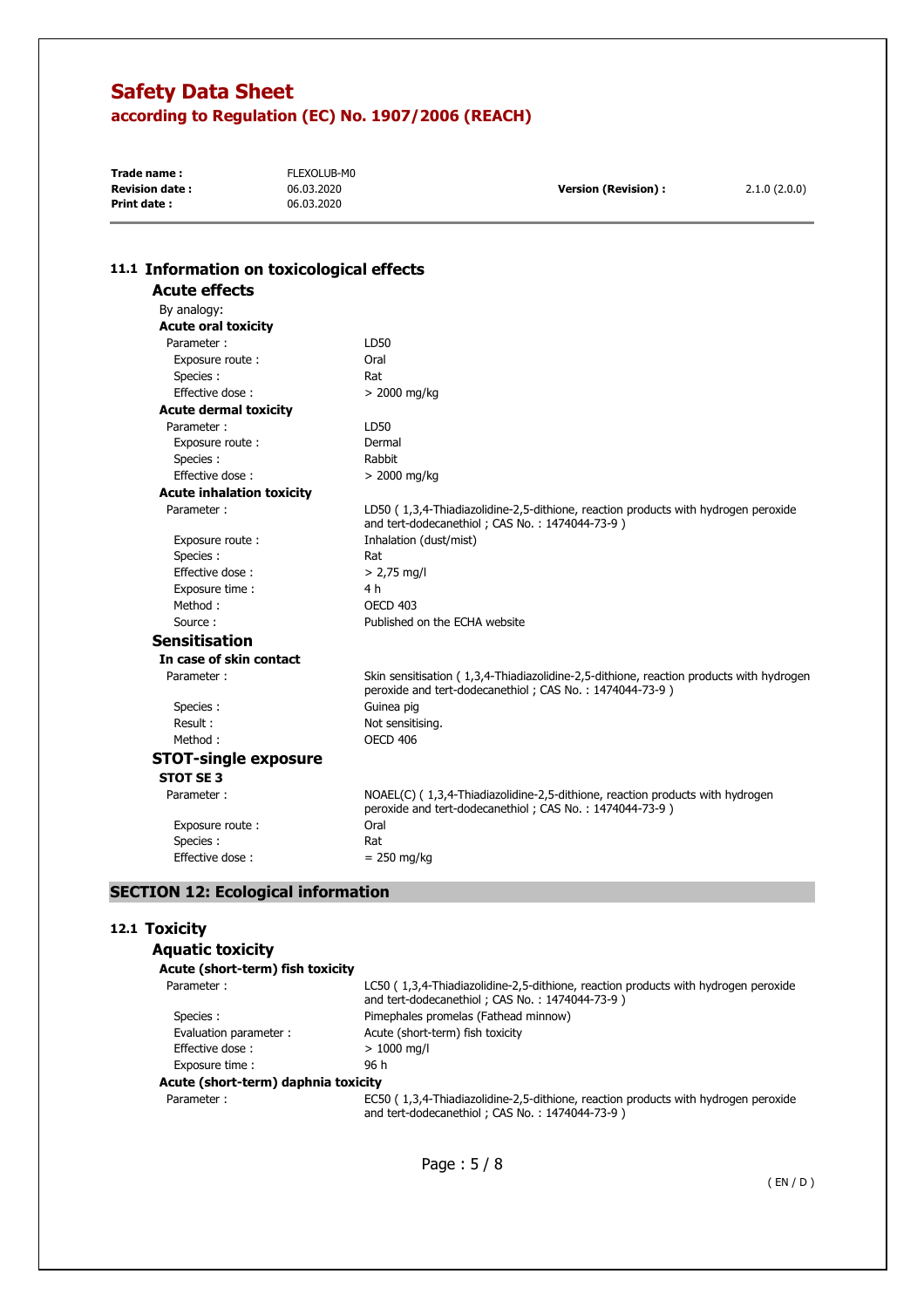| Trade name:<br><b>Revision date:</b><br>Print date: | FLEXOLUB-M0<br>06.03.2020<br>06.03.2020 | <b>Version (Revision):</b>                                                                                                                                              | 2.1.0(2.0.0) |
|-----------------------------------------------------|-----------------------------------------|-------------------------------------------------------------------------------------------------------------------------------------------------------------------------|--------------|
| Species:                                            |                                         | Daphnia magna (Big water flea)                                                                                                                                          |              |
| Evaluation parameter :                              |                                         | Acute (short-term) daphnia toxicity                                                                                                                                     |              |
| Effective dose:                                     |                                         | $= 41$ mg/l                                                                                                                                                             |              |
| Exposure time :                                     |                                         | 48 h                                                                                                                                                                    |              |
| Chronic (long-term) daphnia toxicity                |                                         |                                                                                                                                                                         |              |
| Parameter:                                          |                                         | LOEC (1,3,4-Thiadiazolidine-2,5-dithione, reaction products with hydrogen peroxide<br>and tert-dodecanethiol; CAS No.: 1474044-73-9)                                    |              |
| Species :                                           |                                         | Daphnia magna (Big water flea)                                                                                                                                          |              |
| Evaluation parameter :                              |                                         | Chronic (long-term) daphnia toxicity                                                                                                                                    |              |
| Effective dose:                                     |                                         | $> 100$ mg/l                                                                                                                                                            |              |
| Exposure time :                                     |                                         | 72 d                                                                                                                                                                    |              |
| Acute (short-term) algae toxicity                   |                                         |                                                                                                                                                                         |              |
| Parameter:<br>Species :                             |                                         | EC50 (1,3,4-Thiadiazolidine-2,5-dithione, reaction products with hydrogen peroxide<br>and tert-dodecanethiol; CAS No.: 1474044-73-9)<br>Pseudokirchneriella subcapitata |              |
| Evaluation parameter :                              |                                         | Acute (short-term) algae toxicity                                                                                                                                       |              |
| Effective dose:                                     |                                         | $> 100$ mg/l                                                                                                                                                            |              |
| Exposure time :                                     |                                         | 72 h                                                                                                                                                                    |              |
| <b>Bacteria toxicity</b>                            |                                         |                                                                                                                                                                         |              |
| Parameter:                                          |                                         | EC50 (1,3,4-Thiadiazolidine-2,5-dithione, reaction products with hydrogen peroxide<br>and tert-dodecanethiol; CAS No.: 1474044-73-9)                                    |              |
| Species:                                            |                                         | Pseudomonas putida                                                                                                                                                      |              |
| Evaluation parameter :                              |                                         | Bacteria toxicity                                                                                                                                                       |              |
| Effective dose:                                     |                                         | $> 8000$ mg/l                                                                                                                                                           |              |
| Exposure time :                                     |                                         | 16 h                                                                                                                                                                    |              |
| 12.2 Persistence and degradability                  |                                         |                                                                                                                                                                         |              |
| <b>Biodegradation</b>                               |                                         |                                                                                                                                                                         |              |
| Parameter:                                          |                                         | Biodegradation                                                                                                                                                          |              |
| Inoculum :                                          |                                         | Degree of elimination                                                                                                                                                   |              |
| Evaluation parameter :                              |                                         | Aerobic                                                                                                                                                                 |              |
| Effective dose:                                     |                                         | > 70 Wt %                                                                                                                                                               |              |
| Exposure time :                                     |                                         | 21 <sub>d</sub>                                                                                                                                                         |              |
| Evaluation:                                         |                                         | Readily biodegradable (according to OECD criteria).                                                                                                                     |              |
|                                                     |                                         | Overall evaluation on the mixture: Moderately/partially biodegradable.                                                                                                  |              |
| 12.3 Bioaccumulative potential                      |                                         |                                                                                                                                                                         |              |
| Parameter:                                          |                                         | Bioconcentration factor (BCF) (1,3,4-Thiadiazolidine-2,5-dithione, reaction products with<br>hydrogen peroxide and tert-dodecanethiol; CAS No.: 1474044-73-9)           |              |
| Concentration:                                      |                                         | $= 3,16$                                                                                                                                                                |              |
| Parameter:                                          |                                         | Partition coefficient: n-octanol/water (1,3,4-Thiadiazolidine-2,5-dithione, reaction<br>products with hydrogen peroxide and tert-dodecanethiol; CAS No.: 1474044-73-9)  |              |
| Concentration:                                      |                                         | $= 8$                                                                                                                                                                   |              |
| 12.4 Mobility in soil                               |                                         |                                                                                                                                                                         |              |
| No information available.                           |                                         |                                                                                                                                                                         |              |
| 12.5 Results of PBT and vPvB assessment             |                                         |                                                                                                                                                                         |              |
|                                                     |                                         | The substances in the mixture do not meet the PBT/vPvB criteria according to REACH, annex XIII.                                                                         |              |
| 12.6 Other adverse effects                          |                                         |                                                                                                                                                                         |              |
| No information available.                           |                                         |                                                                                                                                                                         |              |
| 12.7 Additional ecotoxicological information        |                                         |                                                                                                                                                                         |              |
| None                                                |                                         |                                                                                                                                                                         |              |
| 12.8 Overall evaluation                             |                                         |                                                                                                                                                                         |              |
|                                                     |                                         |                                                                                                                                                                         |              |
| Moderately/partially biodegradable.                 |                                         |                                                                                                                                                                         |              |
|                                                     |                                         |                                                                                                                                                                         |              |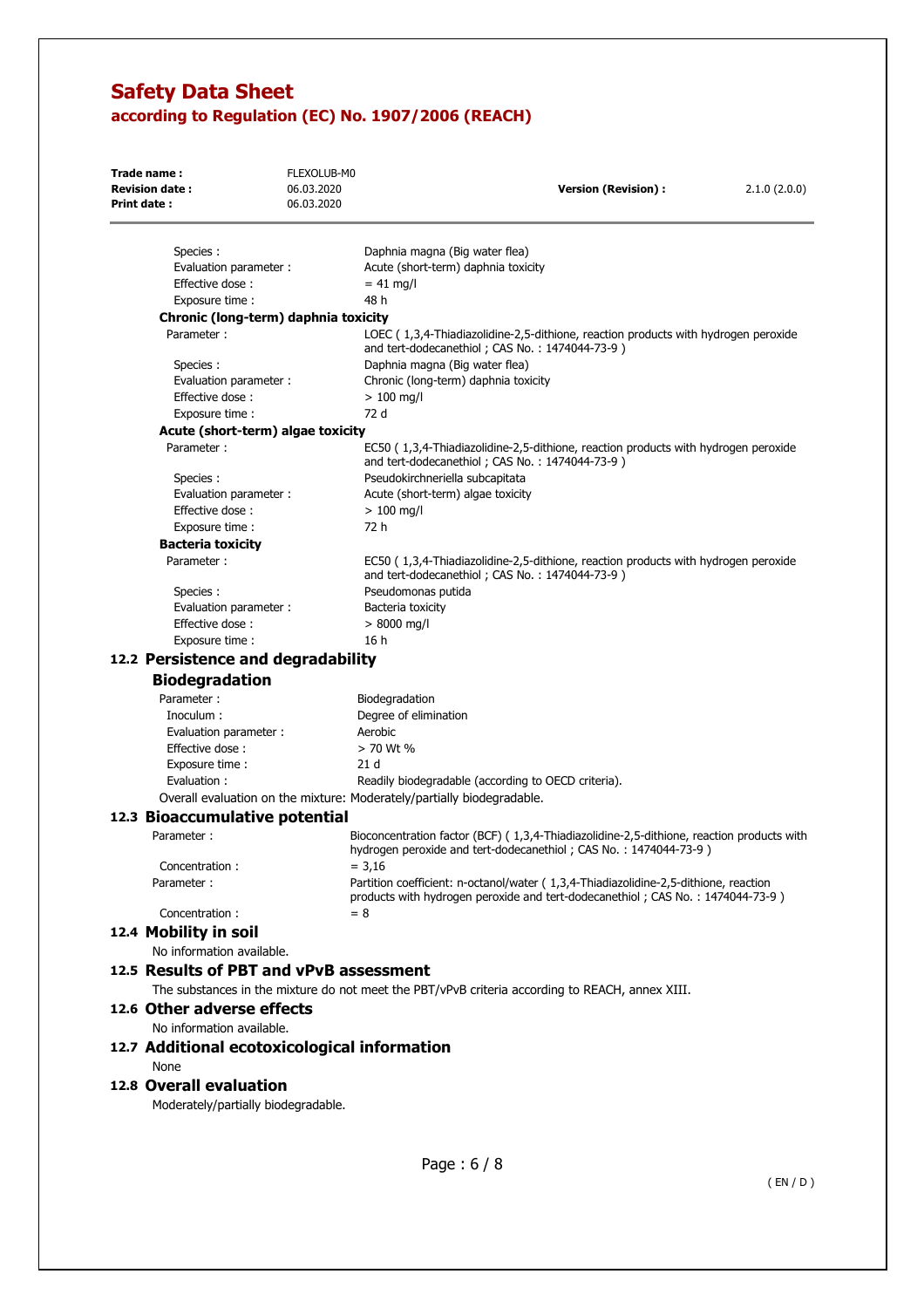| Trade name:            | FLEXOLUB-M0 |                      |              |
|------------------------|-------------|----------------------|--------------|
| <b>Revision date :</b> | 06.03.2020  | Version (Revision) : | 2.1.0(2.0.0) |
| Print date :           | 06.03.2020  |                      |              |

# **SECTION 13: Disposal considerations**

Dispose according to legislation. The allocation of waste identity numbers/waste descriptions must be carried out according to the EEC, specific to the industry and process.

#### **13.1 Waste treatment methods**

Send to a hazardous waste incinerator facility under observation of official regulations. Collect the waste separately. Evidence for disposal must be provided.

# **SECTION 14: Transport information**

#### **14.1 UN number**

No dangerous good in sense of these transport regulations.

### **14.2 UN proper shipping name**  No dangerous good in sense of these transport regulations.

# **14.3 Transport hazard class(es)**

No dangerous good in sense of these transport regulations.

#### **14.4 Packing group**

No dangerous good in sense of these transport regulations.

# **14.5 Environmental hazards**

No dangerous good in sense of these transport regulations.

# **14.6 Special precautions for user**

None

# **SECTION 15: Regulatory information**

#### **15.1 Safety, health and environmental regulations/legislation specific for the substance or mixture**

**National regulations Restrictions of occupation** 

# Not relevant

**Störfallverordnung** 

Not subject to StörfallVO.

# **Emission control act (TA-Luft)**

Weight fraction (Number 5.2.5. I) :  $\lt$  1 %

# **Water hazard class (WGK)**

Class : 1 (Slightly hazardous to water) Classification according to AwSV

# **Other regulations, restrictions and prohibition regulations**

#### **Switzerland VOCV-Regulation**

Volatile organic compounds (VOC) content in percent by weight : 0 %

# **Additional information**

# **TSCA (Toxic Substances Control Act) - USA, United States of America**

All chemical substances in this mixture are included on or are exempted from listing on the TSCA Inventory for Chemical Substances.

# **California Proposition 65 - State of California**

Based on available information this product does not contain any components or chemicals currently known to the State of California to cause cancer, birth defects or reproductive harm at levels which would be subject to Proposition 65.

# **15.2 Chemical safety assessment**